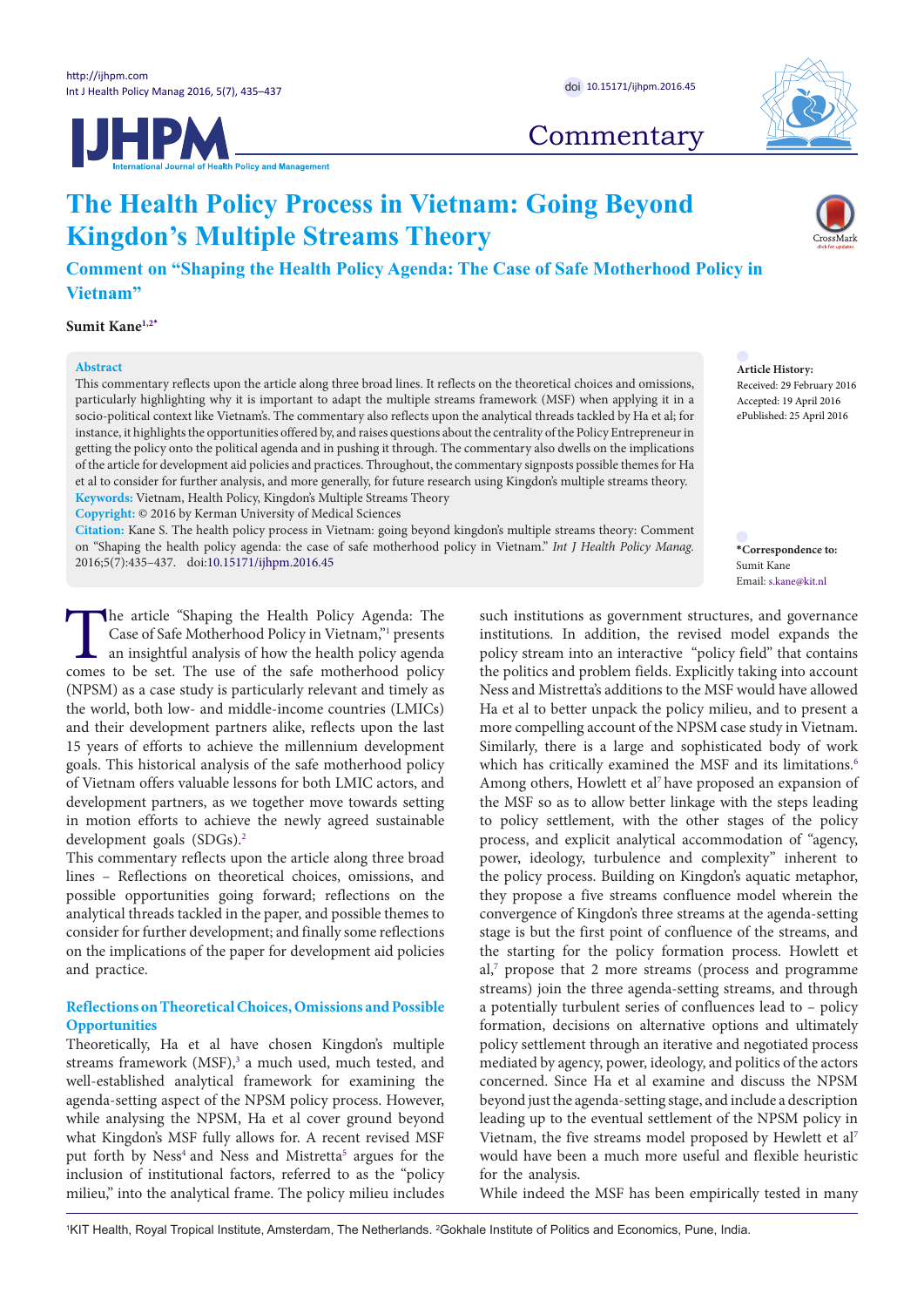different contexts<sup>[8,](#page-2-7)[9](#page-2-8)</sup>; but it has had its share of criticism; one such criticism applies particularly to the Vietnamese context. Bell<sup>[10,](#page-2-9)[11](#page-2-10)</sup> in his influential work on comparative political theory has questioned the applicability of frameworks that assume western political ideas around law and policy to the East Asian socio-politics, grounded as it is, as he calls, in a broader Confucian culture wherein Confucian ideals of social conduct pervade all aspects of public life, sociality, ethic, and morality. Bell's central argument is that East Asian politics, public policy and decision-making processes are grounded in uniquely Asian understanding of what matters, how much, and how things should be done – he cautions against applying and developing ''universal'' arguments founded exclusively on the moral argumentation and political experience of Western liberal societies, to the East Asian context. To what extent the various streams of the MSF, the policy milieu, and whether and to what extent the convergence of the three streams were shaped by this broader societal structural context of the Vietnamese society and polity would be a line of inquiry worth developing further.

The article presents a compelling account of the centrality of the Policy Champion (Policy Entrepreneurs – as Kingdon originally referred to them) in getting the NPSM onto the policy agenda; it presents a compelling validation of this particular aspect of MSF. One is in fact almost left hungry for more insight into the personality and modus operandi of the Policy Champion; one also misses an in-depth explication of the material, positional, and relational resources that the Policy Champion marshalled to not merely bring NPSM on to the policy agenda but also to push the policy through. Further explication of, and reflection upon the championing strategies<sup>[12](#page-2-11)</sup> used by the Policy Champion, given the political and cultural context of Vietnam, and the organizational context of Vietnam Ministry of Health, would be a valuable addition to gaining a better understanding of the policy process. Such an analysis could also dwell upon the limitations and risk of relying upon one Policy Champion.[13](#page-2-12) The authors could draw upon the rich literature on public entrepreneurship<sup>[14](#page-2-13),[15](#page-2-14)</sup> to cover this ground.

Linked to the above arguments, MSF is a theory that has been inductively derived and developed in specific, particularly, Northern American socio-political contexts. Recent work on MSF highlights that the MSF requires adaptation<sup>16,17</sup> if it is to be applied to other jurisdictions than what Kingdon had originally in mind.[18](#page-2-17) Ha et al in fact make many adaptations to the MSF – adaptations which perhaps indicate the uniqueness of the Vietnamese socio-political context. For instance, the article clearly shows that the policy window was actually opened by changes in the policy stream, and not so much by changes in the politics or problem streams. Similarly, the Policy Champion not only seized the opening in the policy window, but was instrumental in creating the opening, brought the NPSM on to the policy agenda and eventually pushed the policy through. Furthermore, in the context of this case study, the policy networks (or as policy communities as Kingdon called them) appear to have a rather peripheral role in the survival of the idea within the policy stream in Vietnam. Had Ha et al reflected upon why these peculiarities were so, given the Vietnamese socio-political context, the article could have provided valuable additional insight into

the possible applicability of the MSF to similar socio-political and cultural contexts.

In the same vein, the article is conspicuous in its omission of how it applies the Politics stream; this omission prevents Ha et al from exploiting the MSF's full explanatory potential. According to Kingdon's original articulation, the Politics stream refers to three components: 'National mood,' 'Party ideology,' and 'Balance of interests.' The state of these three elements as it relates to the agenda of concern, the policy problem and the possible solutions to the policy problem, needs to be clearly articulated to allow a complete analysis. One then needs to clearly demonstrate what change in the problem or politics stream led to the opening of the policy window, and finally, how and why a 'policy-entrepreneur' succeeded in coupling the streams once the policy window had opened. Ha et al, do the latter well, but by limiting themselves to arguing that the antecedent international and national events and agreements as on safe motherhood as being the only factors that had a bearing on the government's ideas, fall short in fully utilizing the analytical potential offered by the Politics stream. A more thorough application of the Politics stream would have strengthened the analysis, and would have also lent much greater credibility to the article's recommendations.[19](#page-2-18)

## **Reflections on the Analytical Threads Tackled in the Paper**

The paper dwells into many important analytical strands; these are briefly examined below - and attention is drawn to possibilities for further consideration and reflection.

The case highlights the highly technocratic trajectory of the NPSM policy process; that the Women's Union, an otherwise important public actor in Vietnam, fell to the side during the policy process, is an important signpost within the paper. Why this happened, and whether happening so had any implications eventually – on the nature of the policy, on the implementation of the policy, on the buy-in of various actors into the policy, and effectiveness of the policy, will be worth examining. Further, a reflection into whether this was a oneoff event, or whether this was a common situation in public policy and health policy processes at large, would also be worth examining as a broader inquiry into the stewardship and governance of the Vietnamese health system.

That the Policy Champion was so central to bringing the NPSM on to the policy agenda and also in pushing it through, deserves further attention. It is worth exploring further if there is something about the context of Vietnam, its health system, or both, that a champion driven policy change process is more likely to be successful. Such an analysis could then be expanded to more generically reflect upon the typologies of socio-political contexts where this might also be the case - doing so can provide valuable insight to researchers and policy analysts operating in other similar contexts. Similarly, further analysis of the championing strategies used by the policy champion, and why these were effective, can provide policy networks insight into how to effectively operate in the health policy arena in Vietnam.

The paper highlights results achieved on the Maternal Mortality front as a result of implementing the NPSM in Vietnam<sup>20</sup>; it in many ways showcases the important role of the policy response and the health services implementation of